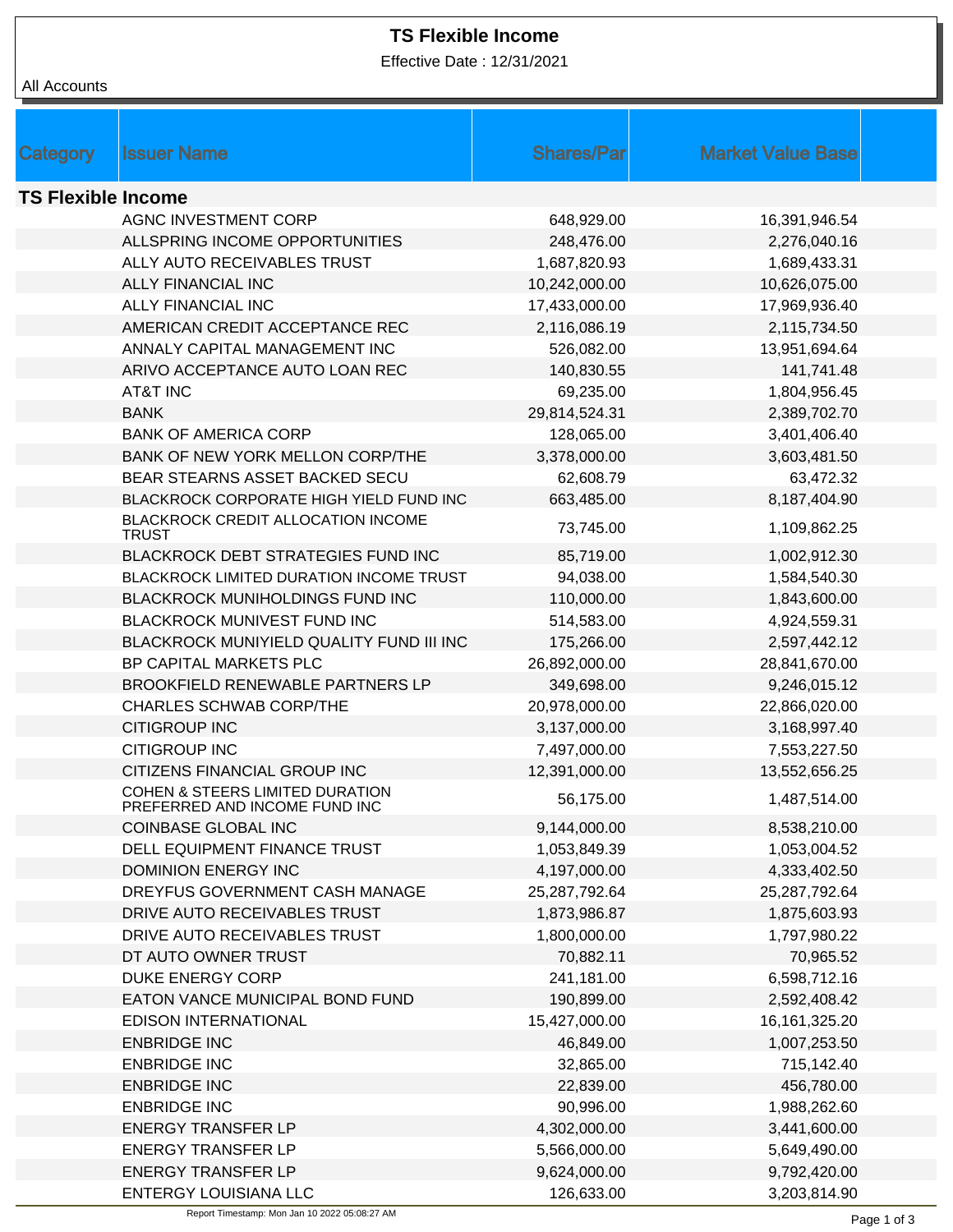Effective Date : 12/31/2021

| All Accounts |  |
|--------------|--|
|--------------|--|

| Category | <b>Issuer Name</b>             | <b>Shares/Par</b> | <b>Market Value Base</b> |
|----------|--------------------------------|-------------------|--------------------------|
|          | <b>ENTERGY NEW ORLEANS LLC</b> | 670.00            | 16,977.80                |
|          | EXETER AUTOMOBILE RECEIVABLES  | 1,280,971.75      | 1,280,494.46             |
|          | EXETER AUTOMOBILE RECEIVABLES  | 4,165,148.89      | 4,174,234.33             |
|          | FHLMC MULTIFAMILY STRUCTURED P | 24,368,853.00     | 4,816,459.93             |
|          | FHLMC MULTIFAMILY STRUCTURED P | 15,100,238.00     | 2,123,528.35             |
|          | FHLMC MULTIFAMILY STRUCTURED P | 11,576,808.00     | 2,346,822.73             |
|          | FHLMC MULTIFAMILY STRUCTURED P | 16,073,000.00     | 3,353,859.69             |
|          | FHLMC MULTIFAMILY STRUCTURED P | 9,700,000.00      | 1,886,991.44             |
|          | FHLMC MULTIFAMILY STRUCTURED P | 11,201,391.00     | 3,311,149.10             |
|          | FHLMC MULTIFAMILY STRUCTURED P | 7,569,056.00      | 1,491,951.77             |
|          | FHLMC MULTIFAMILY STRUCTURED P | 9,255,000.00      | 1,834,014.30             |
|          | FHLMC MULTIFAMILY STRUCTURED P | 16,150,000.00     | 3,251,321.23             |
|          | FHLMC MULTIFAMILY STRUCTURED P | 16,196,664.00     | 2,079,353.64             |
|          | FHLMC MULTIFAMILY STRUCTURED P | 47,391,055.58     | 5,328,631.33             |
|          | FHLMC MULTIFAMILY STRUCTURED P | 5,835,659.00      | 2,150,750.80             |
|          | FHLMC MULTIFAMILY STRUCTURED P | 34,525,003.79     | 4,121,812.46             |
|          | FHLMC MULTIFAMILY STRUCTURED P | 7,005,157.00      | 1,683,871.62             |
|          | FHLMC MULTIFAMILY STRUCTURED P | 28,800,000.00     | 4,067,110.08             |
|          | FHLMC MULTIFAMILY STRUCTURED P | 34,728,776.86     | 3,963,171.61             |
|          | FHLMC MULTIFAMILY STRUCTURED P | 15,310,315.00     | 3,501,703.29             |
|          | FHLMC MULTIFAMILY STRUCTURED P | 35,663,000.00     | 4,888,673.34             |
|          | FHLMC MULTIFAMILY STRUCTURED P | 18,435,033.00     | 6,545,727.17             |
|          | FHLMC MULTIFAMILY STRUCTURED P | 66,901,366.95     | 7,053,591.75             |
|          | FHLMC MULTIFAMILY STRUCTURED P | 15,300,000.00     | 3,307,298.49             |
|          | FHLMC MULTIFAMILY STRUCTURED P | 10,630,000.00     | 1,355,216.57             |
|          | FHLMC MULTIFAMILY STRUCTURED P | 10,743,000.00     | 1,315,168.80             |
|          | FHLMC MULTIFAMILY STRUCTURED P | 19,500,000.00     | 3,799,118.70             |
|          | FHLMC MULTIFAMILY STRUCTURED P | 21,702,896.00     | 4,609,039.68             |
|          | FHLMC MULTIFAMILY STRUCTURED P | 34,957,084.93     | 5,005,861.55             |
|          | FHLMC MULTIFAMILY STRUCTURED P | 52,485,811.00     | 17,760,085.74            |
|          | FHLMC MULTIFAMILY STRUCTURED P | 26,000,000.00     | 5,704,244.00             |
|          | FHLMC MULTIFAMILY STRUCTURED P | 39,700,000.00     | 4,455,828.75             |
|          | FHLMC MULTIFAMILY STRUCTURED P | 38,058,448.00     | 7,713,545.42             |
|          | FHLMC MULTIFAMILY STRUCTURED P | 54,955,001.33     | 2,898,041.00             |
|          | FHLMC MULTIFAMILY STRUCTURED P | 5,000,000.00      | 1,636,495.00             |
|          | FHLMC MULTIFAMILY STRUCTURED P | 18,230,000.00     | 3,869,660.22             |
|          | FHLMC MULTIFAMILY STRUCTURED P | 16,000,000.00     | 2,300,792.00             |
|          | FHLMC MULTIFAMILY STRUCTURED P | 9,500,000.00      | 1,569,381.95             |
|          | FHLMC MULTIFAMILY STRUCTURED P | 6,628,509.00      | 1,615,710.34             |
|          | FHLMC MULTIFAMILY STRUCTURED P | 41,864,611.00     | 4,421,074.57             |
|          | FHLMC MULTIFAMILY STRUCTURED P | 39,018,396.00     | 6,596,094.96             |
|          | FHLMC MULTIFAMILY STRUCTURED P | 10,451,281.00     | 2,435,473.51             |
|          | FHLMC MULTIFAMILY STRUCTURED P | 47,774,075.00     | 7,438,991.99             |
|          | FHLMC MULTIFAMILY STRUCTURED P | 146,903,000.00    | 8,975,259.14             |
|          | FHLMC MULTIFAMILY STRUCTURED P | 54,103,618.09     | 5,920,840.27             |
|          | FHLMC MULTIFAMILY STRUCTURED P | 29,501,666.00     | 6,744,803.64             |
|          | FHLMC MULTIFAMILY STRUCTURED P | 155,000,000.00    | 5,741,572.00             |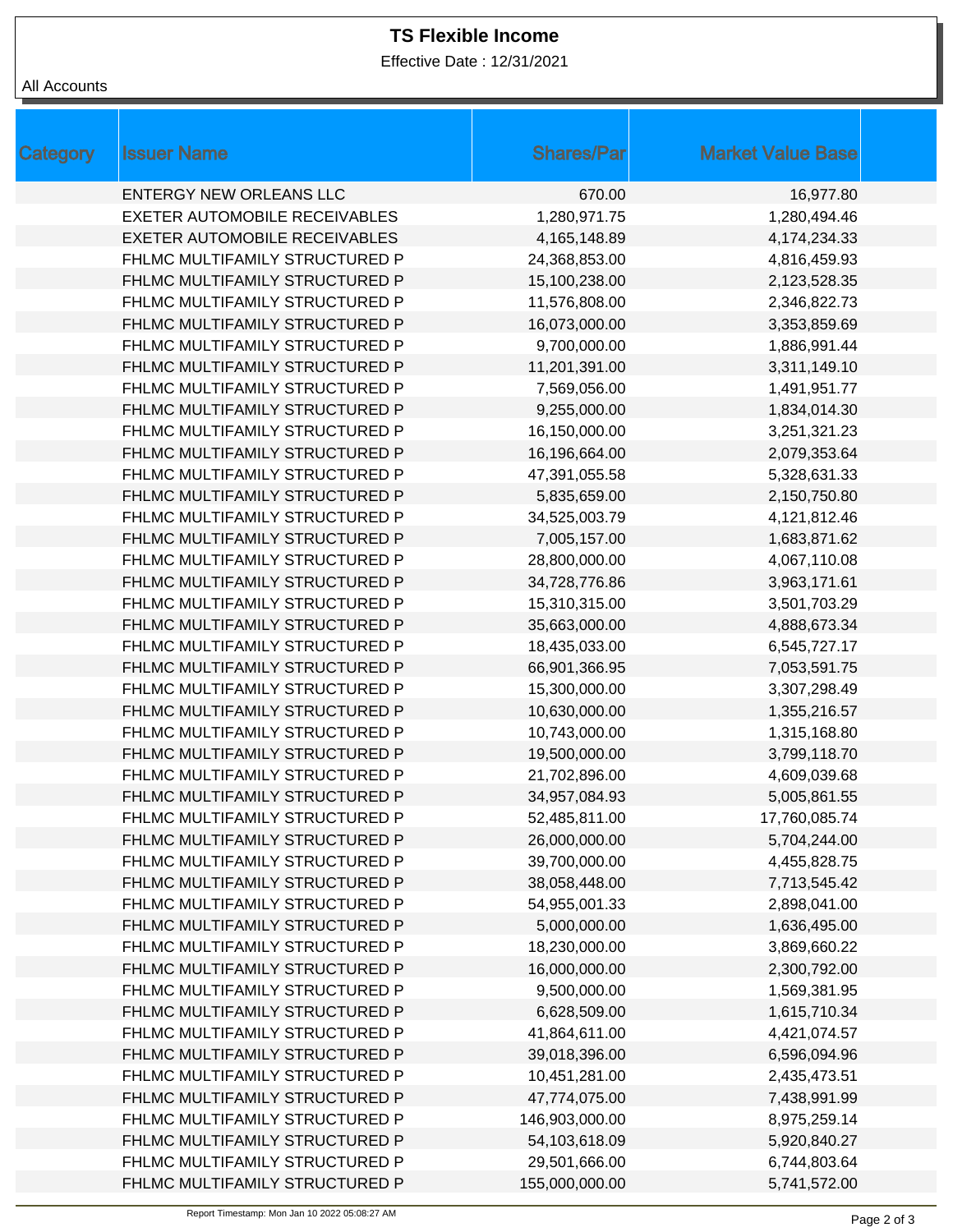Effective Date : 12/31/2021

# All Accounts

| Category | <b>Issuer Name</b>                                             | <b>Shares/Par</b> | <b>Market Value Base</b> |  |
|----------|----------------------------------------------------------------|-------------------|--------------------------|--|
|          | FHLMC MULTIFAMILY STRUCTURED P                                 | 9,413,138.00      | 1,990,316.72             |  |
|          | FIFTH THIRD BANCORP                                            | 6,506,000.00      | 6,888,227.50             |  |
|          | FIRST TRUST HIGH INCOME LONG/SHORT FUND                        | 99,219.00         | 1,546,824.21             |  |
|          | FIRST TRUST INTERMEDIATE DURATION<br>PREFERRED & INCOME FUND   | 2,215.00          | 54,356.10                |  |
|          | FLAGSHIP CREDIT AUTO TRUST                                     | 326,839.65        | 327,150.70               |  |
|          | FLAGSHIP CREDIT AUTO TRUST                                     | 824,793.09        | 827,885.24               |  |
|          | FRESB MULTIFAMILY MORTGAGE PAS                                 | 32,426,637.56     | 2,114,223.25             |  |
|          | FRESB MULTIFAMILY MORTGAGE PAS                                 | 52,146,232.82     | 3,908,777.32             |  |
|          | FRESB MULTIFAMILY MORTGAGE PAS                                 | 43,603,913.78     | 2,815,788.14             |  |
|          | FRESB MULTIFAMILY MORTGAGE PAS                                 | 56,265,430.29     | 3,349,227.87             |  |
|          | FRESB MULTIFAMILY MORTGAGE PAS                                 | 150,414,501.12    | 6,402,648.94             |  |
|          | FRESB MULTIFAMILY MORTGAGE PAS                                 | 67,832,796.83     | 3,070,329.45             |  |
|          | FRESB MULTIFAMILY MORTGAGE PAS                                 | 92,964,555.16     | 4,681,062.84             |  |
|          | FRESB MULTIFAMILY MORTGAGE PAS                                 | 33,301,012.08     | 1,582,587.31             |  |
|          | FRESB MULTIFAMILY MORTGAGE PAS                                 | 89,255,964.73     | 4,315,463.42             |  |
|          | FRESB MULTIFAMILY MORTGAGE PAS                                 | 78,095,840.69     | 3,340,815.11             |  |
|          | FS KKR CAPITAL CORP                                            | 7,844,000.00      | 7,745,794.92             |  |
|          | <b>GLS AUTO RECEIVABLES TRUST</b>                              | 12,660,000.00     | 12,680,482.61            |  |
|          | GOVERNMENT NATIONAL MORTGAGE A                                 | 4,725,532.83      | 80,491.89                |  |
|          | GOVERNMENT NATIONAL MORTGAGE A                                 | 17,799,820.61     | 749,922.46               |  |
|          | GOVERNMENT NATIONAL MORTGAGE A                                 | 21,239,961.37     | 1,080,780.57             |  |
|          | GOVERNMENT NATIONAL MORTGAGE A                                 | 15,336,321.11     | 775,915.09               |  |
|          | GOVERNMENT NATIONAL MORTGAGE A                                 | 23,877,407.42     | 1,002,791.42             |  |
|          | GOVERNMENT NATIONAL MORTGAGE A                                 | 23,494,869.12     | 1,020,090.83             |  |
|          | HARTFORD FINANCIAL SERVICES GROUP<br><b>INC/THE</b>            | 118,512.00        | 3,016,130.40             |  |
|          | HYUNDAI AUTO RECEIVABLES TRUST                                 | 641,687.40        | 642,748.30               |  |
|          | <b>INVESCO MUNICIPAL OPPORTUNITY TRUST</b>                     | 526,246.00        | 7,267,457.26             |  |
|          | <b>INVESCO MUNICIPAL TRUST</b>                                 | 220,953.00        | 2,967,398.79             |  |
|          | <b>INVESCO SENIOR INCOME TRUST</b>                             | 1,501,838.00      | 6,502,958.54             |  |
|          | <b>INVESCO TRUST FOR INVESTMENT GRADE</b><br><b>MUNICIPALS</b> | 407,808.00        | 5,697,077.76             |  |
|          | <b>JPMORGAN CHASE &amp; CO</b>                                 | 62,822.00         | 1,640,282.42             |  |
|          | <b>MARRIOTT OWNERSHIP RESOR</b>                                | 4,601,000.00      | 4,796,542.50             |  |
|          | MERCEDES-BENZ AUTO LEASE TRUST                                 | 1,543,932.77      | 1,546,647.93             |  |
|          | MERRILL LYNCH MORTGAGE INVESTO                                 | 5,274.49          | 5,284.45                 |  |
|          | <b>MID-STATE TRUST</b>                                         | 296,536.50        | 317,019.02               |  |
|          | MORGAN STANLEY MORTGAGE LOAN T                                 | 123,366.14        | 127,698.28               |  |
|          | <b>MPLX LP</b>                                                 | 16,551,000.00     | 16,592,377.50            |  |
|          | NATIONAL RURAL UTIL COOP                                       | 254,594.00        | 6,947,870.26             |  |
|          | NEUBERGER BERMAN HIGH YIELD STRATEGIES<br><b>FUND INC</b>      | 3,737.00          | 46,450.91                |  |
|          | NEW RESIDENTIAL INVESTMENT CORP                                | 290,000.00        | 7,435,600.00             |  |
|          | NUVEEN AMT-FREE QUALITY MUNICIPAL<br><b>INCOME FUND</b>        | 417,327.00        | 6,510,301.20             |  |
|          | NUVEEN CREDIT STRATEGIES INCOME FUND                           | 1,083,256.00      | 7,030,331.44             |  |
|          | NUVEEN PREFERRED & INCOME<br>OPPORTUNITIES FUND                | 271,927.00        | 2,654,007.52             |  |